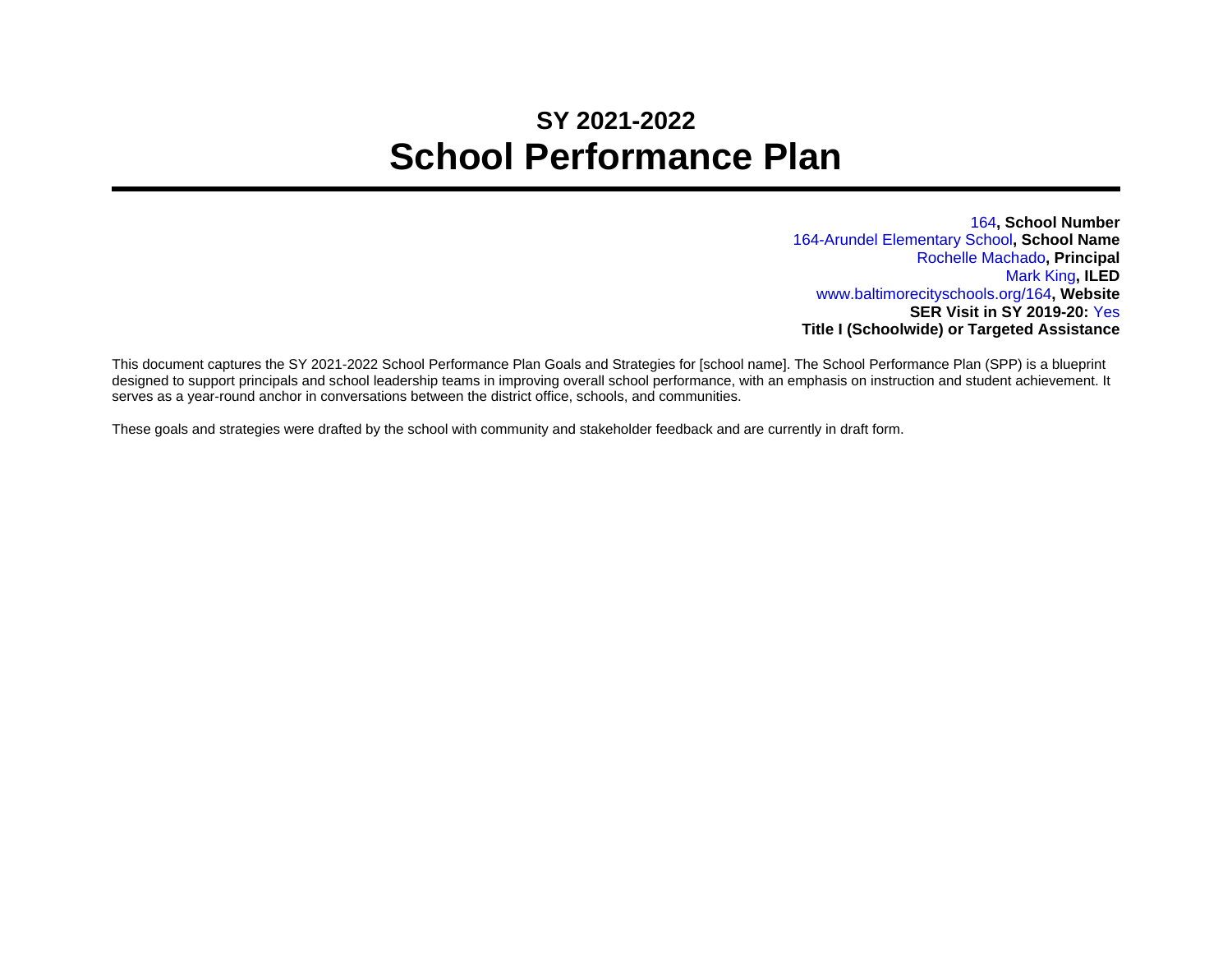| <b>Literacy Plan</b>                                                                |                                                                                                        |
|-------------------------------------------------------------------------------------|--------------------------------------------------------------------------------------------------------|
| <b>SMART Goal #1</b>                                                                | At BOY, 22% of students performed At or Above benchmark. We will increase this percent at EOY Amplify. |
| <b>Evidence-Based Strategy 1:</b><br>Small groups with teachers                     |                                                                                                        |
| <b>Evidence-Based Strategy 2:</b><br>Tutoring with school partners                  |                                                                                                        |
| <b>Evidence-Based Strategy 3:</b><br>Before and after school tutoring with teachers |                                                                                                        |

| <b>Literacy Plan</b>              |  |
|-----------------------------------|--|
| <b>SMART Goal #1</b>              |  |
| <b>Evidence-Based Strategy 1:</b> |  |
| <b>Evidence-Based Strategy 2:</b> |  |
| <b>Evidence-Based Strategy 3:</b> |  |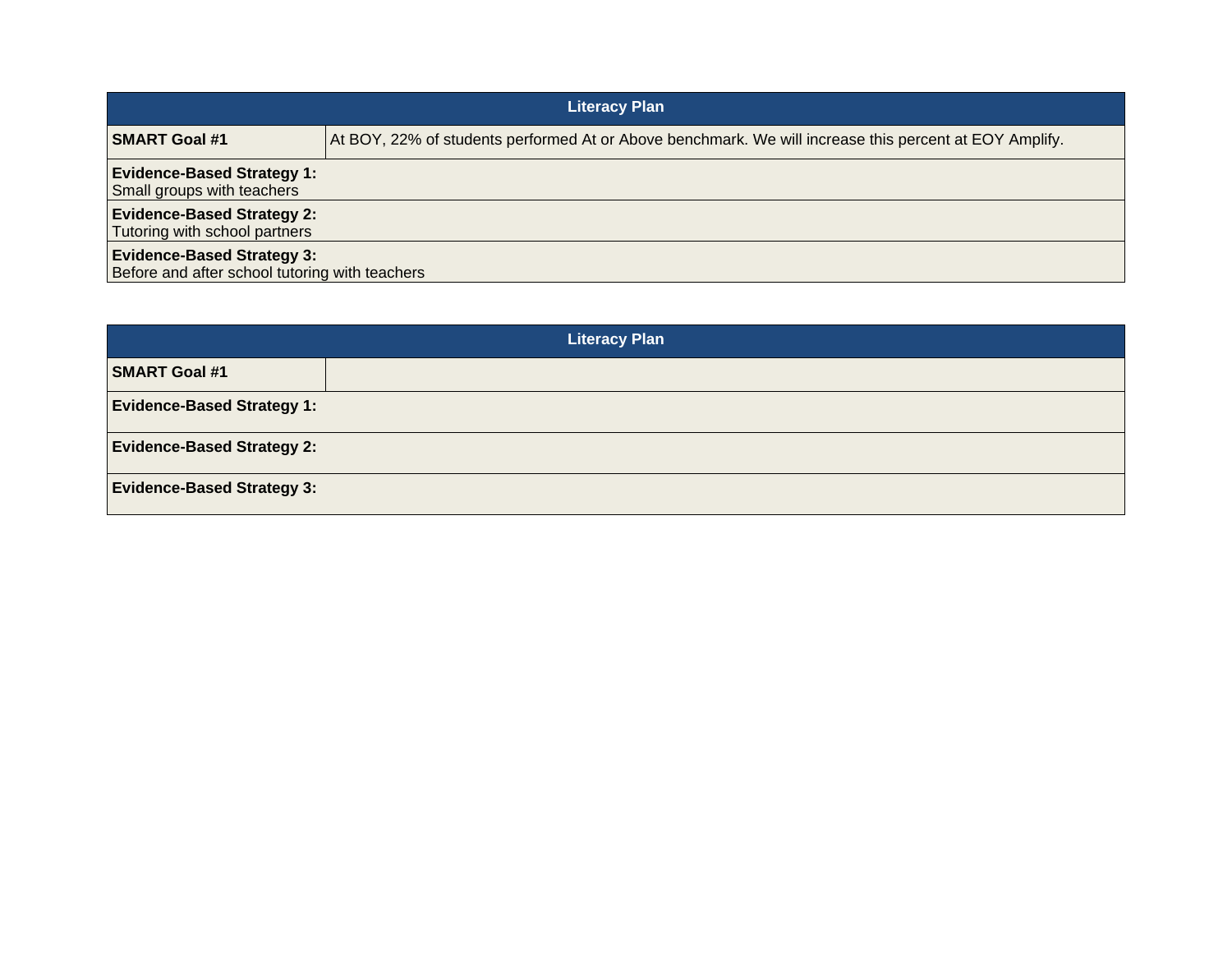| <b>Math Plan</b>                                                                    |                                                                                               |
|-------------------------------------------------------------------------------------|-----------------------------------------------------------------------------------------------|
| <b>SMART Goal</b>                                                                   | At BOY, 1% of students performed on grade level. We will increase this percent at EOY iReady. |
| <b>Evidence-Based Strategy 1:</b><br><b>Small Groups</b>                            |                                                                                               |
| <b>Evidence-Based Strategy 2:</b><br>Tutoring with school partners                  |                                                                                               |
| <b>Evidence-Based Strategy 3:</b><br>Before and after school tutoring with teachers |                                                                                               |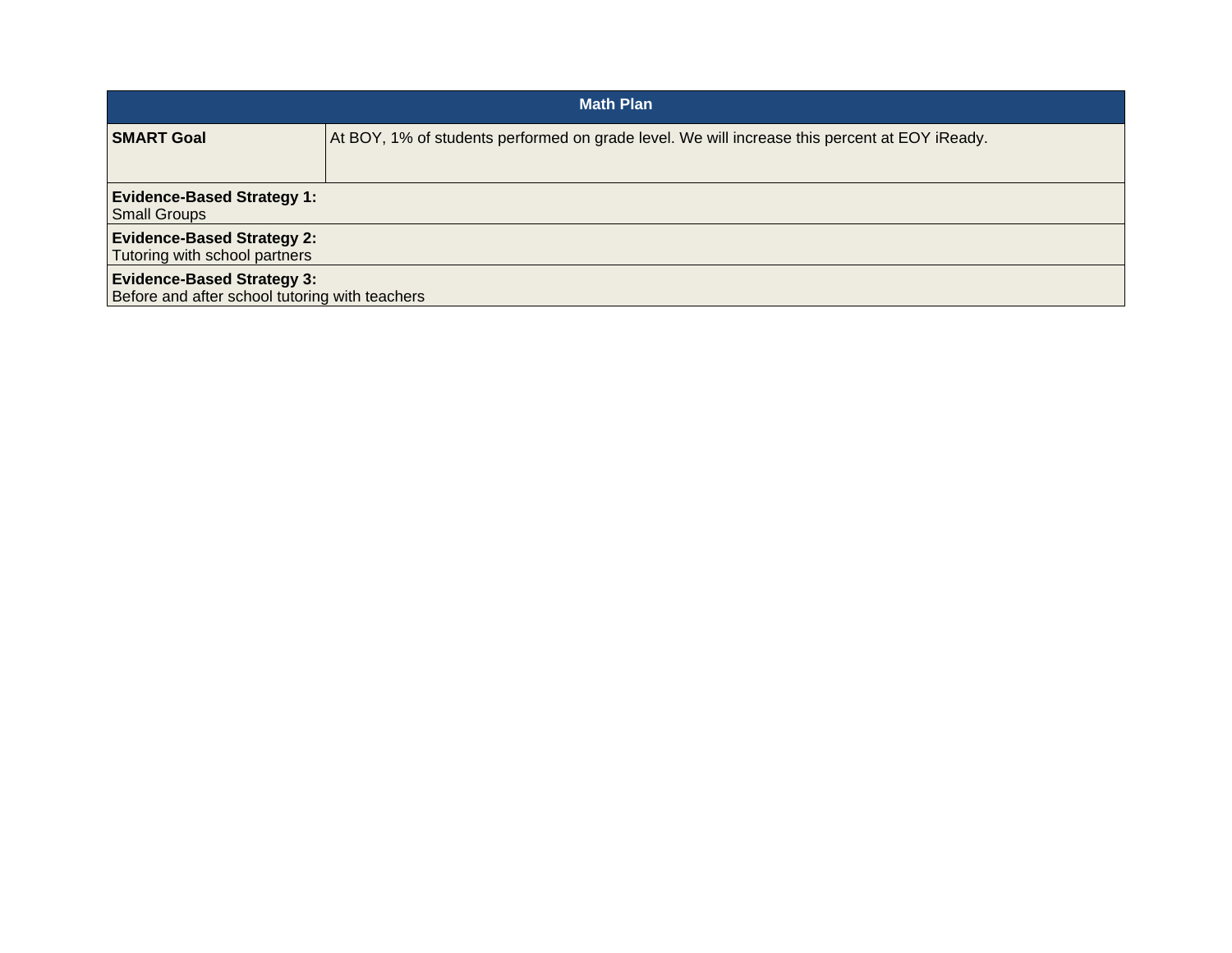| <b>Student Wholeness Plan</b>     |                                                                   |
|-----------------------------------|-------------------------------------------------------------------|
| <b>SMART Goal</b>                 | The EOY average cumulative attendance rate will be 70% or higher. |
| <b>Evidence-Based Strategy 1:</b> |                                                                   |
| <b>Evidence-Based Strategy 2:</b> |                                                                   |
| <b>Evidence-Based Strategy 3:</b> |                                                                   |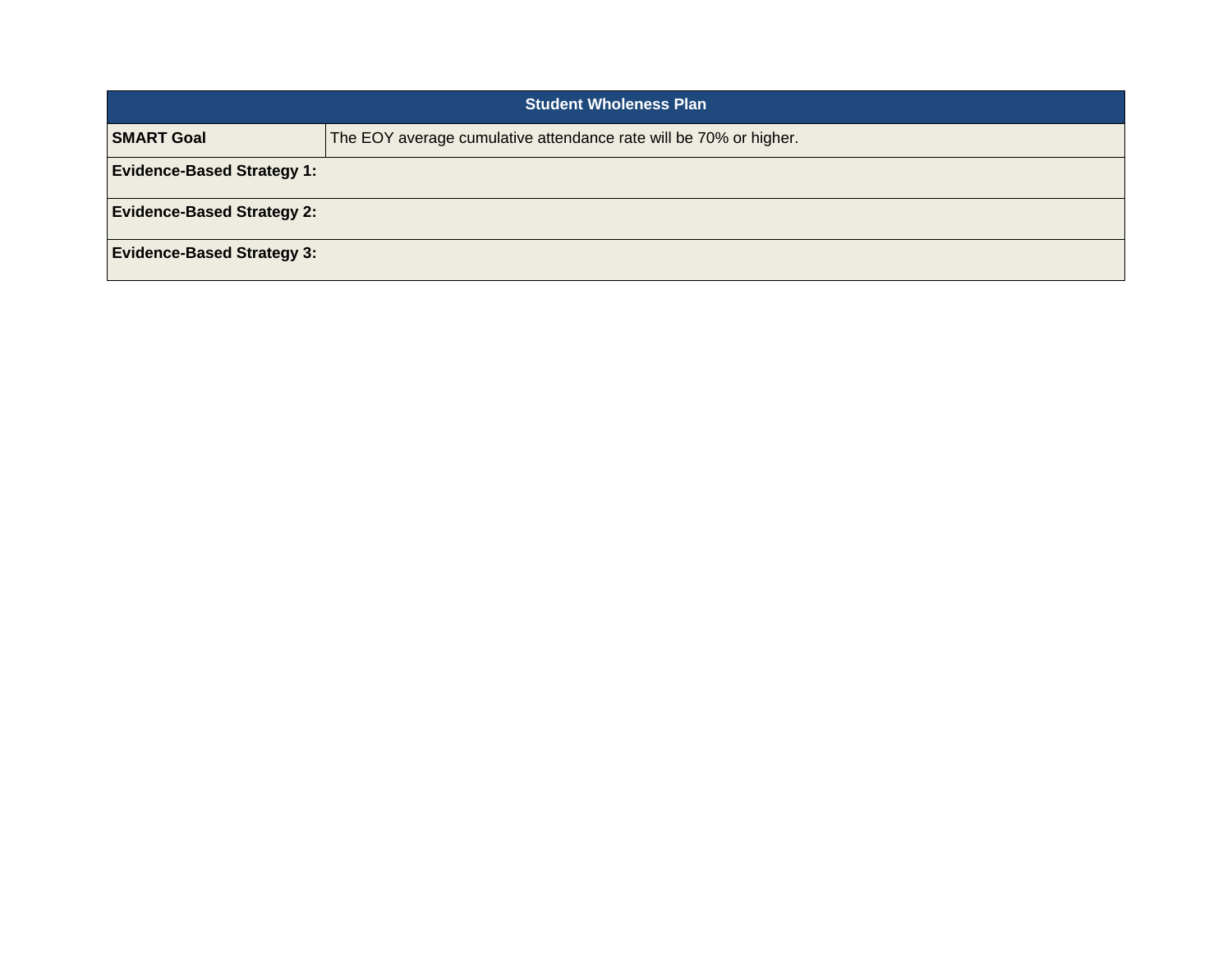| 4th Goal Selection:                                                                |                                                                                                                      |  |
|------------------------------------------------------------------------------------|----------------------------------------------------------------------------------------------------------------------|--|
| <b>SMART Goal</b>                                                                  | At BOY, 78% of students performed on below and/or well below level. We will decrease this percent at EOY<br>Amplify. |  |
| <b>Evidence-Based Strategy 1:</b><br>Small group with teachers                     |                                                                                                                      |  |
| <b>Evidence-Based Strategy 2:</b><br>Tutoring with school based partners           |                                                                                                                      |  |
| <b>Evidence-Based Strategy 3:</b><br>Before or after school tutoring with teachers |                                                                                                                      |  |